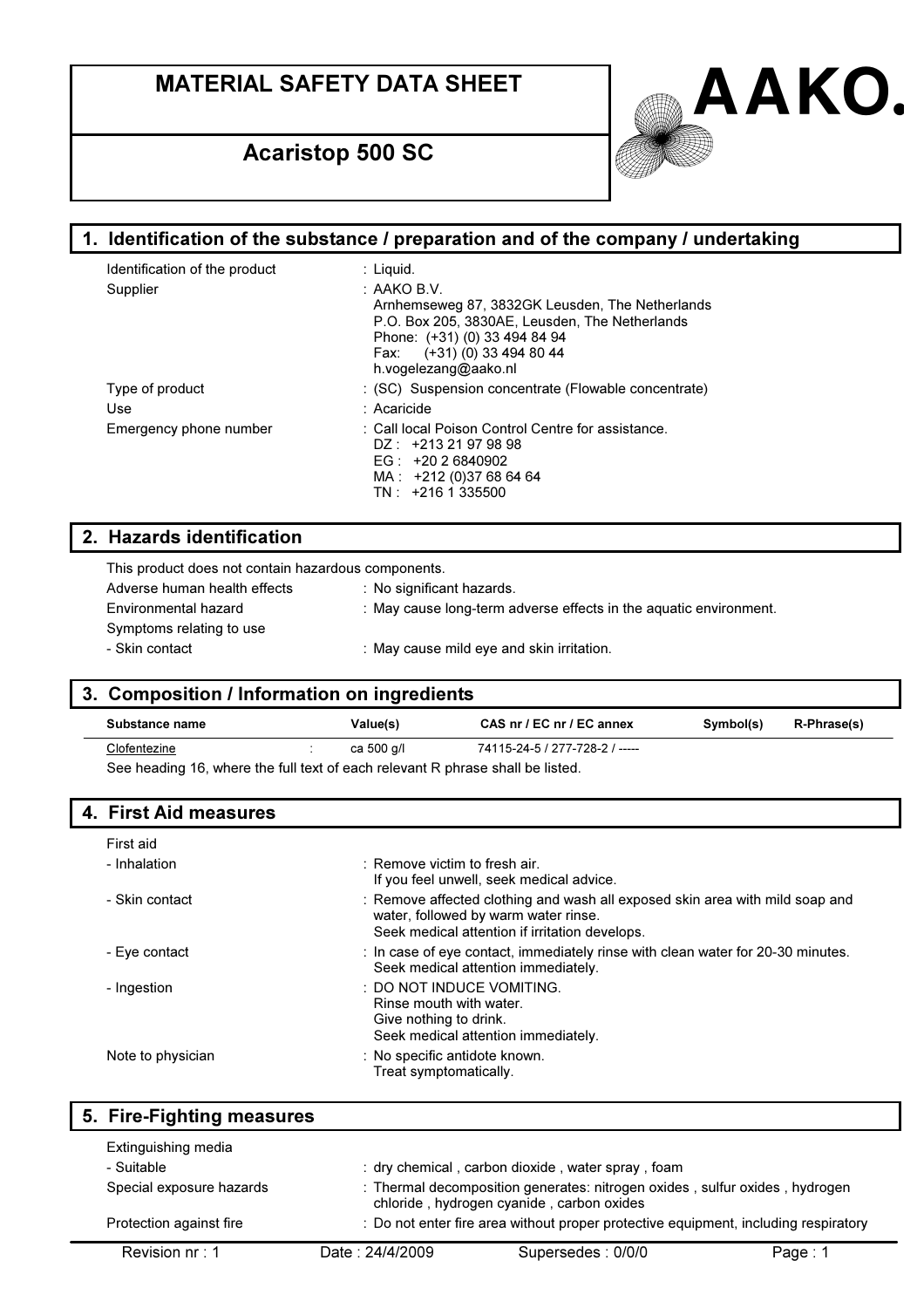## Acaristop 500 SC



| 5. Fire-Fighting measures (continued)        |                                                                                                                                                                                                           |  |
|----------------------------------------------|-----------------------------------------------------------------------------------------------------------------------------------------------------------------------------------------------------------|--|
|                                              | protection.                                                                                                                                                                                               |  |
| Special procedures                           | : Avoid (reject) fire-fighting water to enter environment.                                                                                                                                                |  |
| 6. Accidental release measures               |                                                                                                                                                                                                           |  |
| Personal precautions                         | : Avoid contact with skin and eyes.<br>Good ventilation of the workplace required.<br>Wear recommended personal protective equipment.<br>See Heading 8.                                                   |  |
| Environmental precautions                    | : Prevent entry to sewers and public waters.                                                                                                                                                              |  |
| After spillage and/or leakage                | : Clean up any spills as soon as possible, using an absorbent material to collect it.<br>Collect spills and put it into appropriated container.                                                           |  |
| 7. Handling and storage                      |                                                                                                                                                                                                           |  |
| Handling                                     | : Do not breathe spray.<br>Avoid contact with skin and eyes.                                                                                                                                              |  |
| Storage                                      | : Keep in original containers.<br>Keep container closed when not in use.<br>Store in dry, cool, well-ventilated area.<br>Storage temperature :<br>minimum temperature: 0 °C<br>maximum temperature: 35 °C |  |
| 8. Exposure controls and personal protection |                                                                                                                                                                                                           |  |
| Personal protection                          |                                                                                                                                                                                                           |  |
| - Respiratory protection                     | : During spraying wear suitable respiratory equipment.                                                                                                                                                    |  |
| - Hand protection                            | : Wear suitable gloves resistant to chemical penetration. (PVC gloves.)                                                                                                                                   |  |
| - Skin protection                            | : Wear suitable protective clothing and chemical resistant boots                                                                                                                                          |  |
| - Eye protection                             | : Chemical goggles or safety glasses.                                                                                                                                                                     |  |
| Industrial hygiene                           | : Good ventilation of the workplace required.<br>Wash hands and other exposed areas with mild soap and water before eat, drink or<br>smoke and when leaving work.<br>Wash clothing before re-using.       |  |
| <b>Occupational Exposure Limits</b>          | : Not established.                                                                                                                                                                                        |  |
| 9. Physical and chemical properties          |                                                                                                                                                                                                           |  |
| Physical state                               | : Liquid.                                                                                                                                                                                                 |  |
| Colour                                       | : Red.                                                                                                                                                                                                    |  |

| Odour                                   | : Mild                           |
|-----------------------------------------|----------------------------------|
| pH value                                | : 6.9                            |
|                                         | 7.2 (1% aqueous solution)        |
| Density [kg/m3]                         | : 1195 (20 °C)                   |
| Viscositv                               | : 14000 mPa $(22^{\circ}C)$      |
| Solubility in water                     | : Suspension.                    |
| Flash point $[^{\circ}C]$               | $:$ Not applicable.              |
| <b>Explosive properties</b>             | : Not explosive.                 |
| Log P octanol / water at $20^{\circ}$ C | : 3.1 (Clofentezine)             |
| Surface tension                         | : 0.054 N/m (20°C; 0.05 % (w/v)) |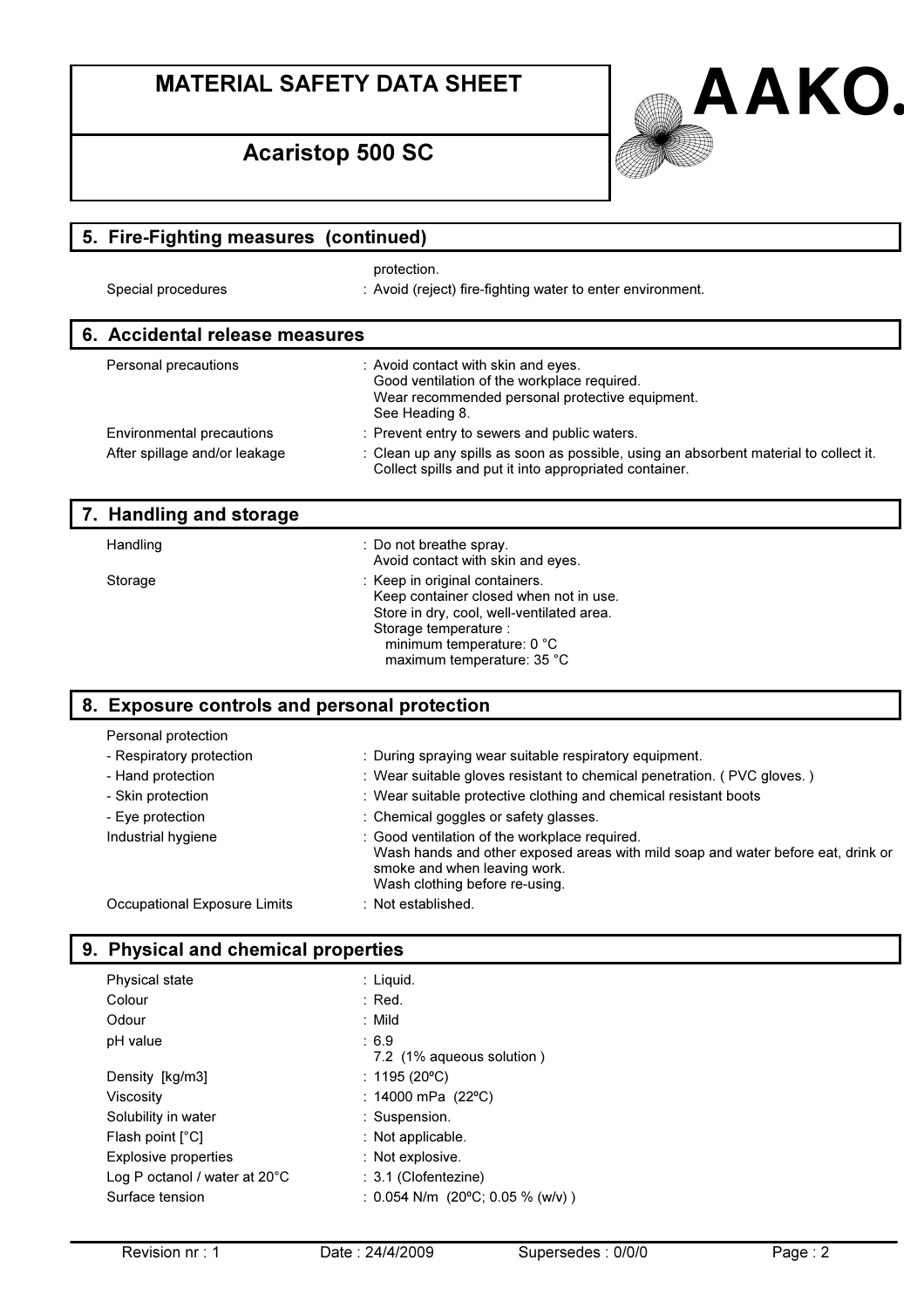

#### 10. Stability and reactivity

| Stability                        | : Stable under recommended storage and handling conditions.                                                              |
|----------------------------------|--------------------------------------------------------------------------------------------------------------------------|
| Hazardous decomposition products | : Thermal decomposition generates: carbon oxides, sulfur oxides, hydrogen<br>chloride, hydrogen cyanide, nitrogen oxides |
| Hazardous reactions              | : None known.                                                                                                            |
| Materials to avoid               | : None known.                                                                                                            |
|                                  |                                                                                                                          |

### 11. Toxicological information

| On product                 |                                                                 |
|----------------------------|-----------------------------------------------------------------|
| Acute toxicity             |                                                                 |
| - Oral                     | : LD50 (rat) : $>$ 5000 mg/kg                                   |
| - Dermal                   | : LD50 (rat) : $>$ 5000 mg/kg                                   |
| - Inhalation               | : $LCSO$ (rat): No data available.                              |
| Dermal irritation (rabbit) | : Slight skin irritant                                          |
| Eyes irritation (rabbit)   | : Slight eye irritant.                                          |
| Sensitization              | : This material was found to be non-sensitising in quinea pigs. |
| Chronic toxicity           |                                                                 |
| Carcinogenicity            | : No carcinogenic effect.                                       |
| Mutagenicity               | : Non-mutagenic.                                                |
| Reproductive toxicity      | : Not teratogenic                                               |

#### 12. Ecological information

| Ecotoxicity |
|-------------|
|-------------|

#### : Fish

LC50 (96h) : 20 mg/l Oncorhynchus mykiss LC50 (96h) : > 200 mg/l Lepomis macrochirus Daphnia magna EC50  $(48h)$  : > 200 mg/l Algae NOEC (72h) > 100 mg/l

#### 13. Disposal considerations

| Disposal                            | : Dispose in a safe manner in accordance with local/national regulations.                                                                               |
|-------------------------------------|---------------------------------------------------------------------------------------------------------------------------------------------------------|
| EWC-Nr. (European waste catalogus): | : The mentioned EWC codes are recommendations on the basis of the suspected<br>use of this product.                                                     |
|                                     | Under certain circumstances also other EWC codes can be granted on the basis of<br>the specific use and the facilities for waste treatment at the user. |
|                                     | 02 01 08 agrochemical waste containing dangerous substances                                                                                             |
|                                     | 07 04 99 wastes not otherwise specified                                                                                                                 |
|                                     | 20 01 19 Pesticides                                                                                                                                     |
| WGK class (Germany)                 |                                                                                                                                                         |

### 14. Transport information

Not regulated.